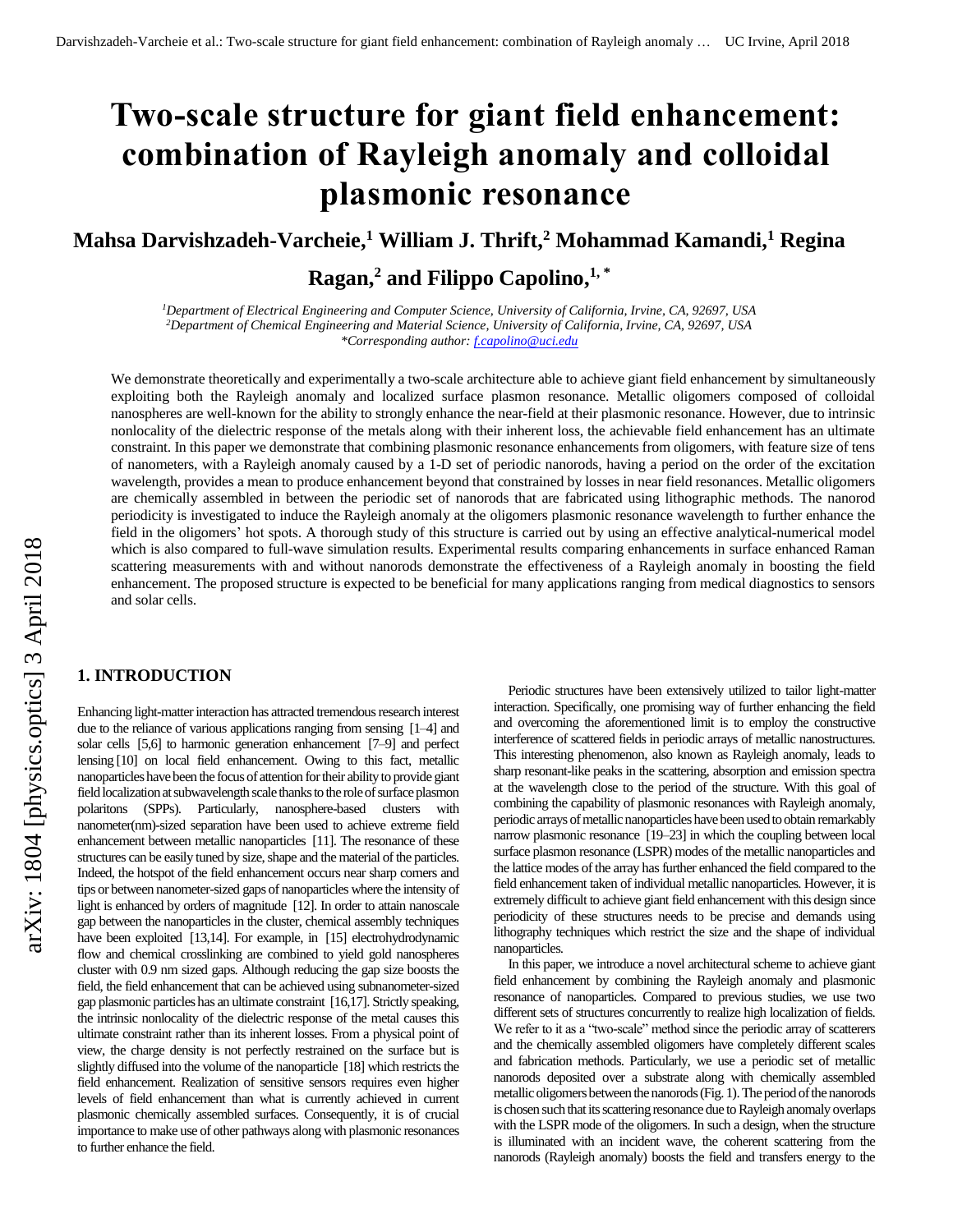LSPR mode of the oligomer nanoantennas which leads to strong field enhancement. The deposition of the nanorods can be done using lithography or by using near-field electrospinning (NFES) method [24]. After depositing the nanorods with a suitable period, self-assembly techniques can be used to form cluster of oligomers with nm-sized gap. Notice that, in our proposed structure, we separate the fabrication of the periodic array from the formation of clusters of oligomers (which is done by self-assembly). Thus, oligomers which provide the field localization in their plasmonic resonance are not restricted for their shape or size. We experimentally verify the ability of our structure for field enhancement by exploiting it for surface-enhanced Raman spectroscopy (SERS) which is a vibrational spectroscopy technique for identification of trace amounts of analytes. Approximately, SERS is proportional to the quadratic power of the field enhancement, if we assume that the excitation and scattering frequency are close to each other. Therefore, probing SERS enhancement is a suitable tool to reveal the usefulness of the two-scale structure.

The rest of the paper is organized as follows: first, we analytically demonstrate the effect of periodicity on the resonance wavelength of individual nanorods. Then we investigate the efficacy of the two-scale structure by tuning the nanorods period on boosting the near-field enhancement in hot-spot of oligomers. In the end, we illustrate the experimental SERS result and compare it with our defined figure of merit based on the field enhancement results achieved by full-wave simulations. Finally, we will conclude the paper with some remarks.

## **2. STATEMENT OF THE PROBLEM**

Our proposed two-scale structure consists of oligomers of nanospheres with subwavelength diameter and gaps, in the middle of a one dimensional (1-D) periodic array of plasmonic nanorods with a period close to the resonance wavelength of the oligomers as shown in Fig. 1(a). As it is well established, surfaces of plasmonic nanospheres in oligomers provide hot-spots for large electric field due to their plasmonic resonance. As already mentioned, the goal of this paper is to combine the plasmonic resonance of the oligomers along with the Rayleigh anomaly due to the presence of the periodic 1-D nanorods to achieve further field enhancement compared to oligomers alone when illuminated with an incident plane wave. It is worth mentioning that the resonance frequency of oligomers depends on the number, size and the gap between the nanospheres which form the oligomers[3]. On the other hand, the wavelength at which the Rayleigh anomaly occurs depends on the period of the structure, host medium and angle of incidence. For the purpose of evaluating the ability of the nanostructure in boosting the electric field, we define the electric field enhancement (*FE*) as a figure of merit [3,11,15,25]

$$
FE = \frac{|\mathbf{E}^{\text{tot}}(\mathbf{r})|}{|\mathbf{E}^{\text{inc}}(\mathbf{r})|}
$$
 (1)

where  $|\mathbf{E}^{\text{tot}}(\mathbf{r})|$  is the magnitude of the total electric field at location  $\mathbf{r}$ , and  $|\mathbf{E}^{\text{inc}}(\mathbf{r})|$  is the magnitude of the incident electric field at the same location in the absence of the structure. The electric *FE* indicates the ability of a nanoantenna system to enhance the electric field locally with respect to the incident illuminating field. Since the sizes of the 1-D periodic nanorods and the oligomers are incomparable, for our proposed structure, with good approximation we can neglect the coupling from the oligomers to the nanorods. Thus, the *total* field enhancement achieved by the two-scale structure ( *FE<sup>t</sup>* ) can be approximate with the product of field enhancement obtained by periodic nanorods ( *FE<sup>r</sup>* ) and the oligomers ( *FE<sup>o</sup>* ) individually:

$$
FE_t \approx FE_r \times FE_o \tag{2}
$$

The mechanisms responsible for these two field enhancements are distinct: in oligomers, it is the plasmonic resonance whereas in the 1-D

periodic array of nanorods, the field enhancement is due to the Rayleigh anomaly (in [26] it is referred to as structural resonance).

In the two-scale structure, as it is shown in Fig. 1(a), the colloidal oligomers consist of an arbitrary number of plasmonic nanospheres with diameter " $d_s$ ", gap "  $g$ " and relative electric permittivity " $\varepsilon_s$ ". For what matters in this paper when their density is not high, these subwavelength oligomers can be considered as isolated scatterers by neglecting their mutual electromagnetic couplings. The larger scale is made of rods with diameter "  $d_r$  " and relative permittivity "  $\varepsilon_r$  ", have period "  $p_r$  " along the *x*-direction and are long compared to the wavelength. The rods are placed on top of a substrate with permittivity " $\varepsilon_{\rm sub}$ " under a medium with relative permittivity " $\varepsilon$ <sub>h</sub>".

In this paper, the monochromatic time-harmonic convention  $exp(-i\omega t)$ is implicitly assumed and its notation is suppressed in the following. In all equations, bold fonts are used for vector quantities in phasor domain, and a bar under a bold font is used for dyadic quantities. Unit vectors are bold with a hat on top.



Fig. 1. (a) Proposed "two-scale" structure for enhancing the electric field at optical frequencies. It is made of oligomers of colloidal plasmonic nanospheres assembled within the nanorods of a 1-D periodic array, on top of a substrate. (b) Simplified two-scale structure for analytical investigation consisting of plasmonic trimers in the middle of the 1-D periodic array of plasmonic nanorods in a homogeneous host medium. (c) SEM image of the fabricated structure, which consists of gold oligomers placed between periodic gold nanorods, on the glass substrate.

#### **3. ANALYTICAL MODEL**

We present an analytical approach for obtaining the field enhancement of our proposed structure. While the method is general, in order to simplify the analytic investigation of the two-scale structure, we limit our study to linear oligomers of plasmonic nanospheres (dimers or trimers) that are placed in between plasmonic nanorods inside a homogeneous host medium with permittivity  $\varepsilon_h$ , as shown in Fig. 1(b). We consider that the nanorods are periodic along the *x*-axis and are long enough (compared to the wavelength, along the *y*-axis) so in absence of the nanospheres, we presume  $\partial/\partial y = 0$  for any field quantity. Furthermore, as mentioned earlier, we consider the oligomersin between the nanorods to be subwavelength and separated from each other with enough distance. Therefore, we neglect not only the coupling among oligomers but also the effect of coupling of oligomers on the nanorods but not vice-versa, i.e. we will focus on the field scattered by the nanorods that excites the oligomers. As previously shown in Eq. (2), the total field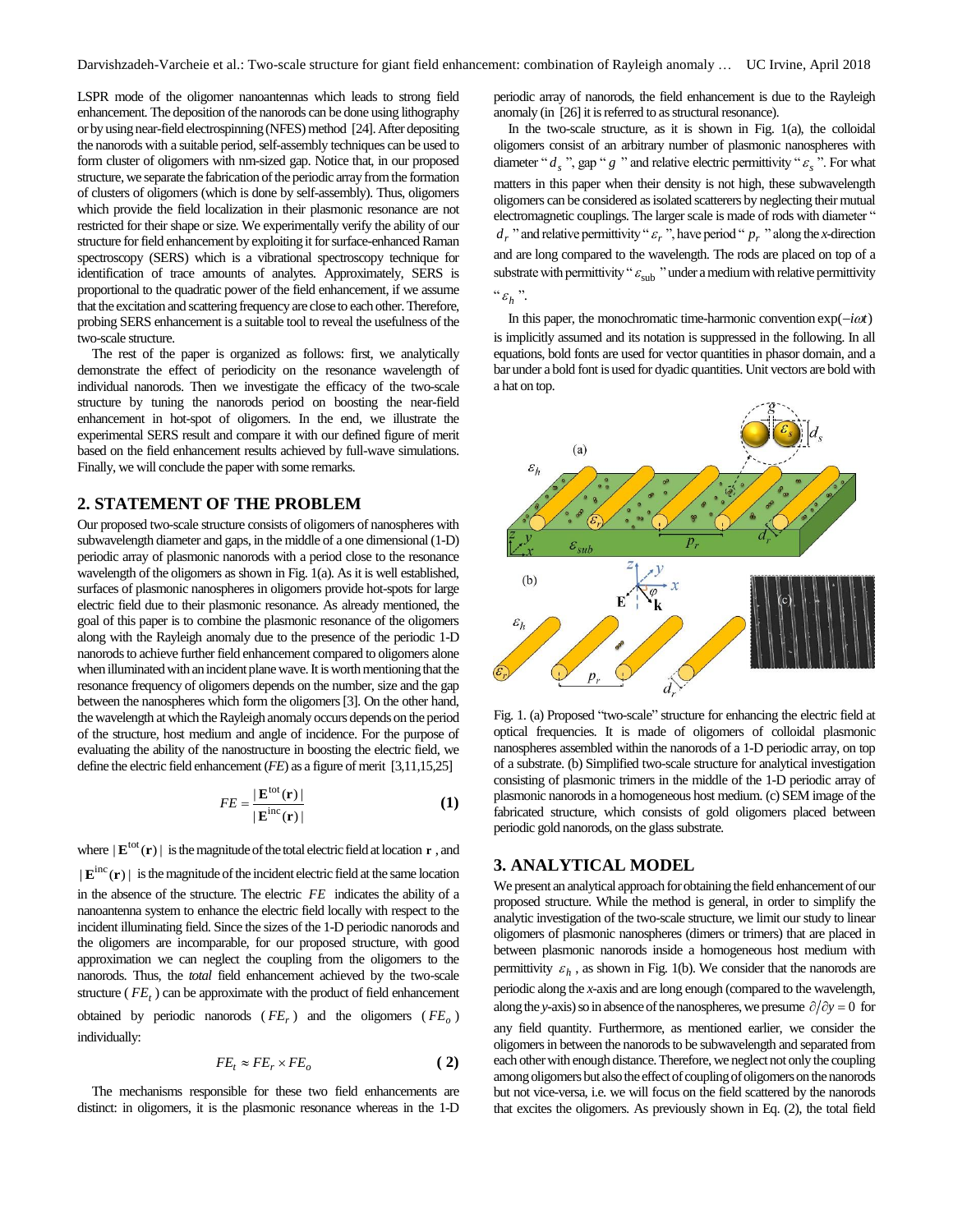enhancement is the multiplication of the field enhancement caused by the 1- D periodic array of nanorods i.e.  $FE$ <sub>*r*</sub> and the field enhancement produced

due to the plasmonic resonance of the oligomers i.e. *FE<sup>o</sup>* since the mechanism of each type of field enhancement is distinct. We start by obtaining the scattered field from the nanorods and then investigate the field enhancement caused by the oligomers in the next sections, respectively.

#### **A. Enhanced Scattered Electric Field by Nanorods**

The goal of this section is to calculate the *external* electric field at the oligomers location, which is the summation of the incident field and the scattered field from the nanorods. We start our analysis by assuming an oblique incident plane wave with transverse electric (TE) polarization along *y*, as noted in Fig. 1(b), as  $\mathbf{E}^{\text{inc}}(\mathbf{r}) = \hat{\mathbf{y}} E_0 e^{ik_x x} e^{-ik_z z}$ , where  $k_x = k_h \cos(\varphi)$ ,  $k_z = k_h \sin(\varphi)$ ,  $k_h = k_0 \sqrt{\varepsilon_h}$  is the wavenumber of host medium  $k_0 = \omega \sqrt{\mu_0 \varepsilon_0}$  is the wavenumber of free space and  $\varphi$  is the angle of incidence with respect to *x*-axis. Since the incident field is polarized along the nanorods axis (the *y*-direction), we model each nanorod with an equivalent electric current  $I_n$  along the nanorod. The induced current of the  $n<sup>th</sup>$  nanorod at location  $\mathbf{r}_n$  ( $n<sup>th</sup>$  nanorod's location) is given by

$$
I_n = \alpha_r E_r^{\text{loc}}(\mathbf{r}_n)
$$
 (3)

where  $E_r^{\text{loc}}(\mathbf{r}_n)$  is the local electric field at the  $n^{\text{th}}$  nanorod location polarized in *y*-direction and  $\alpha_r$  is the electric polarizability of an infinitely long rod with diameter  $d_r$  (the cross section area is  $A = \pi d_r^2/4$ ) defined as [27,28]

$$
\alpha_r = \frac{-i\omega\varepsilon_0(\varepsilon_r - \varepsilon_h)A}{1 - i\frac{k_h^2}{4}A(\varepsilon_r - \varepsilon_h)}
$$
(4)

Note that since the currents and electric field are all along the *y*-axis, we can simplify all the equations to scalar equations*.*The rods are periodic in the *x*-direction with period of  $p_r$ , and the location of the  $n^{th}$  nanorod is  $\mathbf{r}_n = \mathbf{r}_0 + np_r \hat{\mathbf{x}}$  where  $\mathbf{r}_0$  denotes the reference rod location which we assume to be  $\mathbf{r}_0 = 0\hat{\mathbf{x}} + 0\hat{\mathbf{z}}$ . Therefore, the corresponding location of the  $n^{th}$ nanorod is  $\mathbf{r}_n = np_r \hat{\mathbf{x}}$ . The current on the *n<sup>th</sup>* nanorod is then  $I_n = I_0 e^{ik_x np_r}$ , where  $I_0$  is the reference current (of the  $0<sup>th</sup>$  nanorod) [29] Thus, the external electric field at a general location **r** is written as the summation of the incident electric field and the scattered field from the 1-D periodic set of nanorods as[30]

$$
E_r^{\text{ext}}(\mathbf{r}) = E^{\text{inc}}(\mathbf{r}) + i\omega\mu I_0 G^\infty(\mathbf{r}, \mathbf{r}_0)
$$
 (5)

where  $G^{\infty}(\mathbf{r}, \mathbf{r}_0)$  is the scalar periodic Green's function of magnetic vector potential with respect tothe *y*-direction. The definition of elements of Green's function is presented in the Methods (A). The nanorods' local field at the reference rod location to be used in Eq. (3) is

$$
E_r^{\text{loc}}(\mathbf{r}_0) = E^{\text{inc}}(\mathbf{r}_0) + i\omega\mu_0 I_0 \tilde{G}^{\infty}(\mathbf{r}_0, \mathbf{r}_0).
$$
 (6)

Note that in the definition of local field (Eq.(6)), the contribution from the reference nanorod itself should be removed [29] and the value of the "regularized" scalar periodic Green's function  $\check{G}^{\infty}(\mathbf{r}_0, \mathbf{r}_0)$  is determined by the limit  $\check{G}^{\infty}(\mathbf{r}_0, \mathbf{r}_0) = \lim_{\mathbf{r} \to \mathbf{r}_0} [G^{\infty}(\mathbf{r}, \mathbf{r}_0) - G(\mathbf{r}, \mathbf{r}_0)]$  $=\lim_{\mathbf{r}\to\mathbf{r}_0} [G^{\infty}(\mathbf{r}, \mathbf{r}_0) - G(\mathbf{r}, \mathbf{r}_0)]$ , since both  $G^{\infty}(\mathbf{r}, \mathbf{r}_0)$ 

and  $G(\mathbf{r}, \mathbf{r}_0)$  are singular at  $\mathbf{r} = \mathbf{r}_0$ , where  $G(\mathbf{r}, \mathbf{r}_0)$  is the two dimensional scalar Green's function of magnetic vector potential as defined in the Methods (A). Substituting  $E_r^{\text{loc}}(\mathbf{r}_0)$  from Eq.(6) in Eq.(3), the current along the reference nanorod is found as

$$
I_0 = \frac{\alpha_r E^{\rm inc}(\mathbf{r}_0)}{1 - i\omega\mu_0 \alpha_r \tilde{G}^\infty(\mathbf{r}_0, \mathbf{r}_0)}.
$$
(7)

By substituting Eq. (7) into Eq.( 5), one can easily calculate the external electric field as a result of incident field and the multiple scattering by nanorods at an arbitrary oligomer location. One should note, as shown in Methods (B) that the periodic Green's functions in Eq. (7) and Eq. (5) have the terms  $k_{zp} = \sqrt{\varepsilon_h k_0^2 - (k_x + 2\pi p / p_r)^2}$ , with  $p = 0, \pm 1, \pm 2, ...$ , at the denominator. Therefore, when a given  $k_{zp} \approx 0$  one has  $G^{\infty}(\mathbf{r}, \mathbf{r}_0) \approx B/k_{zp}$  and  $\tilde{G}^{\infty}(\mathbf{r}_0, \mathbf{r}_0) \approx C/k_{zp}$ . At the Rayleigh's anomaly wavelength (which will be discussed later in Eq. (12) with more details), the scalar periodic Green's function of the magnetic vector potential has a "spectral" singularity occurring when  $k_{zp} = 0$  i.e., when  $(k_x + 2\pi p / p_r) = \pm \sqrt{\epsilon_h} k_0$ . Thus, we can approximate the reference current in Eq. (7) as  $I_0 \approx E^{\rm inc}(\mathbf{r}_0) / \left( -i\omega\mu_0 \breve{G}^{\infty}(\mathbf{r}_0, \mathbf{r}_0) \right)$ . However,  $E_r^{\text{ext}}(\mathbf{r})$  in Eq. (5), has a finite value i.e., the electric field enhancement of the nanorods evaluated in the middle of two nanorods is equal to 2 (This issue is investigated comprehensively in the Methods (B)). Hence, the incident field intensity is enhanced by a factor of 4. Indeed, in the Raman spectroscopy, when the scattered frequency is close to the incident one, the

In the next section, using these external field calculated at the location of an arbitrary oligomer, we will find the total electric field at the hot-spot of the oligomer.

#### **B. Total Electric Field at Oligomers' Hot-spot**

maximum SERS intensity enhancement is 16.

In the previous section we only investigated the field generated by the nanorods, however in the two-scale structure discussed in this paper we consider an oligomer with subwavelength gap spacing placed between two adjacent nanorods.The field calculated in the presence of nanorods in Eq.( 5) acts as the external field applied to an oligomer. We employ the single dipole approximation (SDA) method [3,31] to model each of the *M* nanospheres of an oligomer, with a single electric dipole moment  $\mathbf{p}_m$ , with  $m = 1, 2, \dots M$ . Indeed, due to the subwavelength size and the material of the nanospheres, we neglect their magnetic dipole and quadrupole moments. The induced electric dipole moment of the  $m<sup>th</sup>$  nanosphere at location  $\mathbf{r}_m$  is found as

$$
\mathbf{p}_m = \alpha_s \mathbf{E}_s^{\text{loc}}(\mathbf{r}_m)
$$
 (8)

where  $\alpha_s$  is the electric polarizability of every nanosphere, assumed to be

isotropic [31,32] and  $\mathbf{E}_s^{\text{loc}}(\mathbf{r}_m)$  is the local electric field at the  $m^{\text{th}}$ nanosphere's location. The local electric field is the summation of the external field given by Eq. (5) and the field scattered by all the other nanospheres of the oligomer. Thus, the local electric field at the *mth* nanosphere's location is given by

$$
\mathbf{E}_s^{\text{loc}}(\mathbf{r}_m) = \mathbf{E}^{\text{ext}}(\mathbf{r}_m) + \sum_{\substack{l=1 \ l \neq m}}^M \mathbf{G}(\mathbf{r}_m, \mathbf{r}_l) \cdot \mathbf{p}(\mathbf{r}_l)
$$
(9)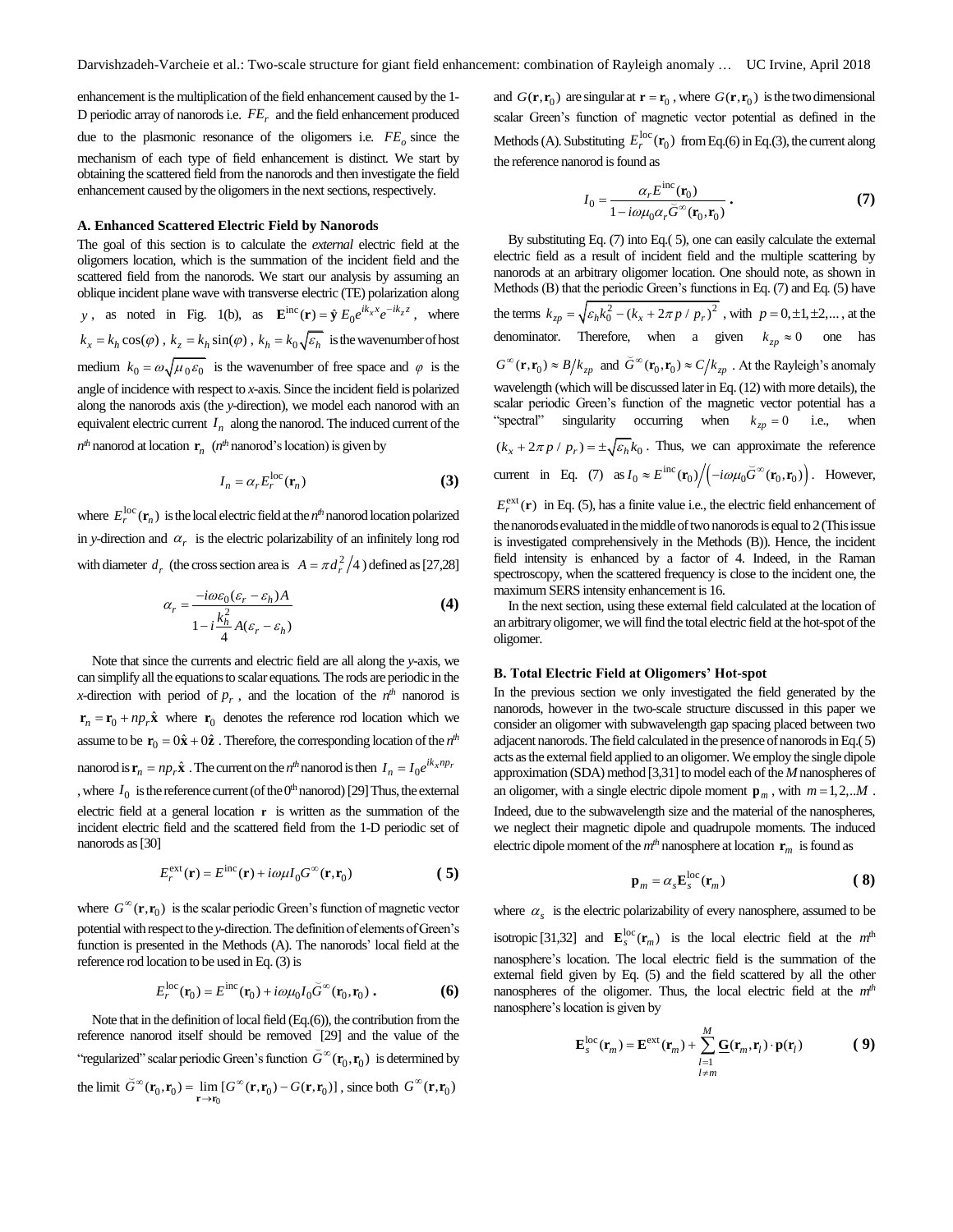where  $\underline{G}(\mathbf{r}_m, \mathbf{r}_l)$  is the dipole dyadic Green's function providing the electric field as defined in [3]. To find the electric dipole moment  $\mathbf{p}(\mathbf{r}_l)$  of the  $m^{th}$ nanosphere, we combine Eq. ( 8) and Eq. ( 9), and solve the linear system (  $m = 1, 2, \dots M$  ) [3,33]

$$
\sum_{l=1}^{M} \underline{\mathbf{A}}_{ml} \cdot \mathbf{p}(\mathbf{r}_l) = \alpha_s \mathbf{E}^{\text{ext}}(\mathbf{r}_m), \ \underline{\mathbf{A}}_{ml} = \begin{cases} \underline{\mathbf{I}} & l = m \\ -\alpha_s \underline{\mathbf{G}}(\mathbf{r}_m, \mathbf{r}_l) & l \neq m \end{cases}
$$
 (10)

The total scattered field by the rods  $E_r^{\text{ext}}$  in Eq. (5)), acts as the external

field for the oligomers ( $E^{\text{ext}}$  which has nonzero component only in the *y*direction). For simplicity, for a linear oligomer along the *y*-direction, the total electric field at the hot-spot (interparticle gap of the oligomer) along the *y*direction reads

$$
E^{\text{tot}}(\mathbf{r}_{\text{obs}}) = E_r^{\text{ext}}(\mathbf{r}_{\text{obs}}) + \frac{\sum_{m=1}^{M} \alpha_s g(\mathbf{r}_{\text{obs}}, \mathbf{r}_m) E_r^{\text{ext}}(\mathbf{r}_m)}{1 - \sum_{\substack{l=1 \ l \neq m}}^{M} \alpha_s g(\mathbf{r}_m, \mathbf{r}_l)}
$$
(11)

where  $g(\mathbf{r}_{obs}, \mathbf{r}_m)$  is the  $\hat{\mathbf{y}}\hat{\mathbf{y}}$  element of the dipole dyadic Green's function defined in [3]. By dividing Eq. (11) over incident electric field, we can obtain total field enhancement of Eq. (1).

So far, we developed a rigorous analytical method to calculate the field enhancement of our proposed structure. Using the above method, in the next section, we obtain the field enhancement for different cases of our proposed two-scale structure.

# **4. RESULTS AND DISCUSSION**

#### **A. Rayleigh Anomaly**

Our goal is to exploit the Rayleigh anomaly to enhance local fields beyond that which can be achieved solely using LSPR. The Rayleigh anomaly arises in a periodic array of scatteres due to the coherent interaction in multiple scattering. This interaction yield a geometric sharp "resonance-like" peak which appears when the wavelength of the incident light matches the periodicity of the structure [26,34,35]. We can achieve our goal by carefully choosing the period of an array of nanorods such that the spectral location of the anomaly is commensurate with the plasmonic resonance of oligomers. In this system, the nanorods deliver enhanced local field to the plasmonic oligomers which then enhance it further.

The Rayleigh anomaly in periodic structures becomes visible as a sudden change of a measurable parameter such as transmission or reflection from a surface under the incident wave when the wavelength or angle of incidence is varying and happens at the wavelength [36,37]

$$
\lambda_r = \frac{p_r}{p} \sqrt{\varepsilon_h} \left( \pm 1 - \cos \varphi \right), \quad p = \pm 1, \pm 2, \dots \tag{12}
$$

For normal (to the plane of periodicity) angle of incidence and assuming the host medium to be the vacuum, a Rayleigh anomaly occurs when the wavelength of incident wave matches the array period. To demonstrate this phenomenon more clearly, we consider a 1-D periodic set of gold nanorods in a homogeneous host medium (vacuum), when the structure is excited by a normal plane wave polarized along the nanorod, as shown in Fig. 2, and investigate the electric field enhancement for various nanorods diameter and periodicity. The electric field enhancement is calculated based on Eq. (1), in the middle of the unit cell of a periodic array of gold nanorods. We use the Drude model for gold permittivity of the nanorods as in [38]. We consider rods' diameters of 40 and 80nm and different array periods of 545, 633 and 785 nm.



Fig. 2. Electric field enhancement achieved in the middle of the unit cell of a periodic array of gold nanorods, in a vacuum host medium, when the nanorods are excited by normal incidence plane wave polarized along the rod axis. (Field is evaluated at a point equidistant from the two adjacent rods.) Solid and dashed lines represent the result pertaining to rods' diameter of 40nm and 80 nm respectively. The period of nanorods assumed to be 545nm, 633nm and 785 nm, shown with blue, red and green respectively.

As it is clear from Fig. 2, the periodic structure possesses a sharp peak at the wavelength that is commensurate to the period of the structure when it is illuminated with a normal plane wave polarized along the nanorods. Moreover, as discussed in section (3. A) and also in Methods (B), the magnitude of the peak is equal to 2, independent of the value of the rod diameter and period. This is a striking result since for most of the spectroscopy applications, the signal enhancement is proportional to the fourth power of electric field enhancement. Therefore, spectroscopy signals can be significantly enhanced by simply using a two-scale structure. It is worth mentioning that, although the diameter of rods does not play any role in determining the resonance frequency when it is subwavelength, larger diameters provide field enhancement in wider bandwidth.

Despite the importance of normal incidence, it is interesting to study the effect of the wave incident angle on the frequency and strength of the resonance since in experiments the structure will be excited by a Gaussian beam which can be represented as a weighted summation of multiple plane waves coming at different angles. To that end, we consider a 1-D periodic array of gold nanorods with diameter of 80 nm and period of 545 nm, located in a homogeneous host medium (vacuum). We assume a plane wave polarized along the rods axis, arriving at an angle  $\varphi$  with the plane of period, as shown in Fig. 3. We calculate the electric field enhancement in the middle of an array unit cell, as a function of incident angle and wavelength. Results in Fig. 3 describe that the maximum electric field enhancement is obtained at normal incidence ( $\varphi = 90^\circ$ ), at the wavelength that matches the period of structure (geometric resonance at 545nm). For other angles of incidence (  $\varphi \neq 90^\circ$ ), the structure provides a field that peaks at both larger and smaller wavelengths (compared to periodicity) as is also clearly illustrated in Eq. (12).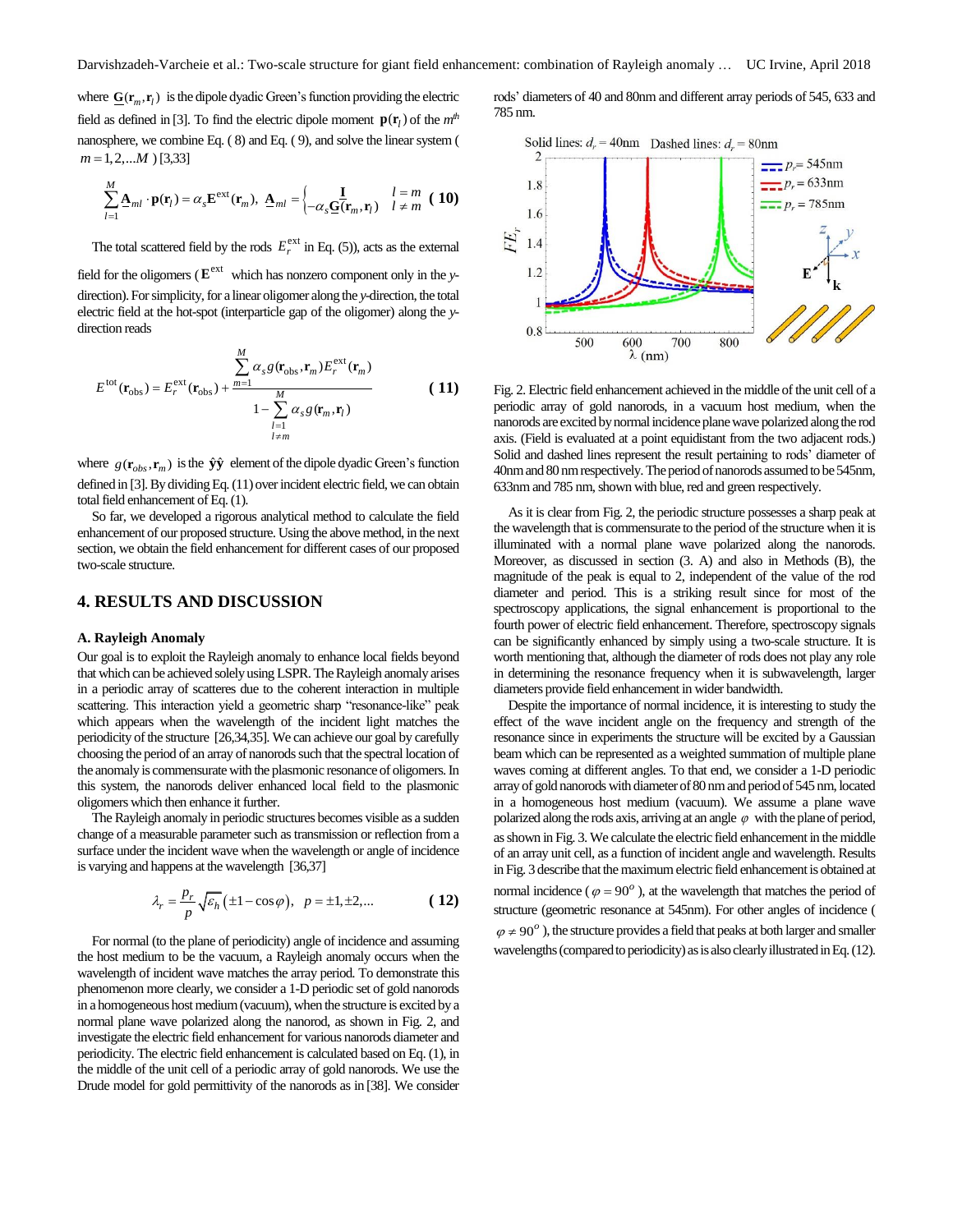

Fig. 3. Electric field enhancement *FE<sup>r</sup>* versus wavelength and plane wave angle of incidence.  $FE_r$  is calculated in the middle of a unit cell of the array (at the same distance from the two nearest nanorods). Gold nanorods have diameter  $d_r = 80$  nm and period  $p_r = 545$  nm, all supposed to be in vacuum for simplicity.

#### **B. Two-scale structure**

So far, we have only used the structural field enhancement due to the 1-D periodic set of gold nanorods. However, the ultimate goal of this paper is to combine this coherent kind of enhancement due to the larger scale of fabrication with the one caused by gold oligomers' plasmonic resonance In doing so the wavelength of geometric field enhancement (i.e., the array's period) should be tuned close to the localized surface plasmon resonance of the oligomers to achieve an even stronger electric field than that obtained by the oligomers alone [3,14]. Fig. 4, illustrates the electric field enhancement versus wavelength of the incident plane wave for a linear trimer of gold nanospheres located in the middle of a unit cell of the periodic array of gold nanorods, as shown in Fig. 1(b). The maximum electric field enhancement achieved by a linear oligomer occurs if the polarization of incident field is parallel to the oligomer axis[3,11,39]. So, we assume that the trimer axis is parallel to the nanorods and also the polarization of incident plane wave as shown in Fig. 4. We consider two different cases for the period  $p_r$  of gold nanorods: (i) when the period is far from the resonance wavelength of the trimer (Fig. 4(a)) and (ii) when the period is the same as the trimer resonance wavelength (Fig. 4(b)).

In both cases, the diameter of each nanosphere of the trimer and the gap spacing between them are fixed as  $d_s = 40$  nm and  $g = 5$  nm respectively. If we apply the SDA method in Eq. (11) to calculate the trimer resonance in the vacuum, the resonance wavelength would be 496 nm. Therefore, for the first abovementioned case, we choose  $p_r = 750 \text{ nm}$  (this is pretty arbitrary, and we chose this number for the period to be far from the trimer's plasmonic resonance). The zoomed-in inset in Fig 4. (a) shows the nanorods geometric resonance which happens at the wavelength close to the period. It is clear that since the 1-D periodic set of nanorods does not resonate at 496 nm, the field enhancement of the two-scale structure  $(rods + timer)$  does not differ with the field enhancement of the trimer without periodic nanorods. It is also worth noting that the field enhancement of the two-scale structure has another small peak around the wavelength nearto the period of the nanorods. This is due to the Rayleigh anomaly. Note, however, that because the plasmonic resonance of the trimer does not coincide with the Rayleigh anomaly, the total field enhancement is not further boosted in this case.

In the second case in Fig. 4(b), the period of nanorods is chosen to be the same as the trimer resonance wavelength, i.e.  $p_r = 496$  nm. As Fig. 4(b) illustrates the field enhancement of the two-scale structurehas only one peak. In this case the field enhancement is approximately equal to the product of

electric field enhancement achieved by each of the two different structures individually as shown in Eq.( 2).



Fig. 4. Electric field enhancement versus wavelength of the incident light obtained by using the two-scale method, which consists of mixing a gold linear trimer placed in between the 1-D periodic array of gold nanorods. The nanorods' period and the trimer resonance plasmonic wavelength are (a) different, and (b) the same. The diameter of nanorods and nanospheres, as well as the gap between spheres, are kept constant as 80, 40 and 5 nm, respectively. The nanorod array period is  $p_r = 750$  *nm in the first case (a)* 

and  $p_r = 496$  nm in the second one (b).

So far, we have assumed plane wave as the incident field in our analysis. However, in reality, used laser beams possess Gaussian-like spatial field distribution. In order to study the ability of our proposed two-scale structure in further enhancing the field under Gaussian beam illumination, we recall that any beam can be decomposed into an infinite set of plane waves with different amplitudes and angles of incidence. Therefore, we approximate the Gaussian beam with a finite set of plane waves ranging from -30 degrees to 30 degrees from the normal incidence with different amplitudes and use our aforementioned analysis of plane waves to obtain the field in the presence of the periodic nanorods(note that this is a good approximation since the waist of the beam is much larger than the wavelength and the weights of plane waves with other angles of incidence are negligible). It is important to note that the waist of the Gaussian beam  $w_0$  [40] should be chosen large (compared to the wavelength) to excite a sufficient number of nanorods (more than 15 nanorods). To that end, we excite our proposed structure using a Gaussian beam with minimum waist  $w_0 = 4 \mu m$  (see Fig 5) assuming the period of the nanorods to be  $p_r = 496$  nm. The diameter of nanorods, and diameter and gap spacing of trimer are kept constant as the case studied in Fig. 4(b) as 80nm, 40 nm and 5 nm, respectively. Note that since the waist of the Gaussian beam is large compared to the wavelength, the weight of the normal plane wave and of plane waves with incidence angles close to normal incidence are larger than that relative to other angles in forming the Gaussian beam. Therefore, we do not expect the results of the field enhancement due to the Rayleigh anomaly to be drastically different from the results of normal

incidence illumination. We mainly expect a broadening of the peak when varying wavelength, i.e., a wider bandwidth of field enhancement caused by the array of rods. However, as results clearly illustrate, the peak of the field enhancement for the Gaussian beam is slightly smaller than that of a plane wave in Fig. 2, since for this scenario the power of the beam is distributed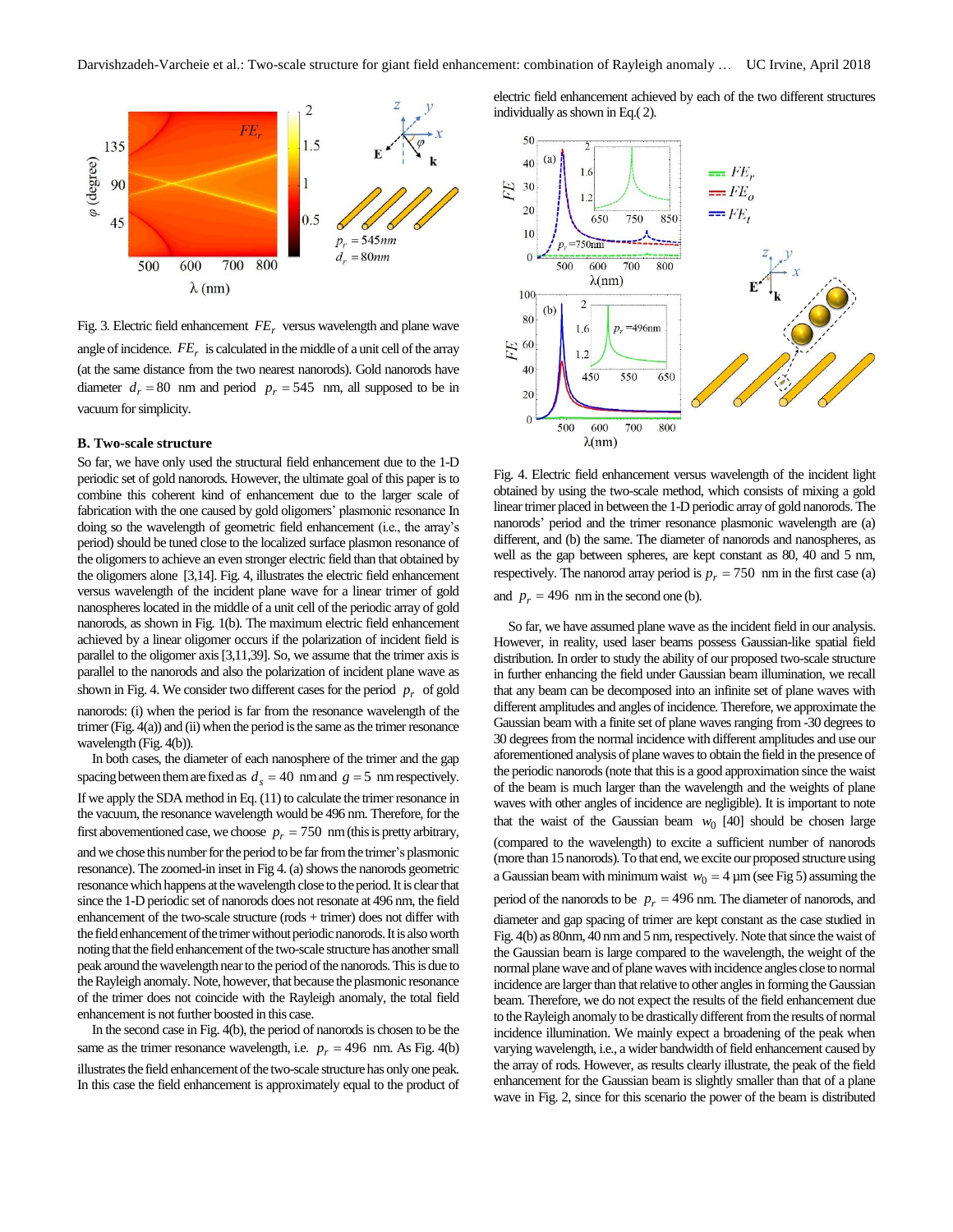over different angles.Besides, in this case, there are two peaks(see the green line) which do not happen at the period of the nanorods. To provide the reason for this behavior, note that as Fig. (3) illustrates, when the wavelength of the incident light matches the period, field enhancement peaks at normal incidence, however, for larger and smaller wavelengths, the field enhancement peaks at two oblique angles. Therefore, for wavelengths close to (and not equal to) the period of the nanorods, the field enhancement peaks.



Fig. 5. Electric field enhancement *versus* wavelength of an incident field (a Gaussian beam), generated by: a 1-D periodic array of gold nanorods(green line), a hotspot of an individual gold trimer (red line), and a hot spot of a trimer located in between the array of nanorods – the two-scale structure (blue line). The hot spot is in the middle of a gap between two nanospheres of the trimer. The simulation is obtained assuming: the diameter of gold nanorods, the diameter of nanospheres, the gap spacing between nanospheres, and the period of the nanorod array are kept constant as 80nm, 40nm, 5nm, and 496 nm, respectively.

The capability of obtaining large field enhancement has been extensively utilized in SERS spectroscopy [41] to detect trace amount of biochemical analytes [42]. Here we demonstrate that our two-scale structure is suitable for this particular and important application. In Fig. 6 we consider a 1-D periodic set of gold nanorods on a glass substrate with the vacuum above. SERS involves at least two wavelengths in the measurement process, the incident field –here 785 nm – and the Raman scattered light which is reduced in energy – here we assume 850 nm for simplicity based on a  $1000 \text{ cm}^{-1}$ vibrational frequency [15,43]. Thus, we design the period of our structure to attain the largest multiplicative enhancement at these two wavelengths. We use gold nanorods with square cross section with 150 nm side size and with period of 900 nm. We consider a gold oligomer placed on top of the substrate in the middle of the nanorod's array unit cell, where the diameter of each nanosphere is 80 nm and the gap spacing of them is 0.9 nm. The value for gap spacing istaken from [44,45,15]which shows reproducible gap spacings of 0.9 nm. Moreover, [15] shows that the majority of oligomers have a resonance wavelength near that of linear trimers, therefore, in our model we use a single linear trimer between the nanorod array arranged parallel to the nanorods. Full-wave simulations in Fig. 6 are based on the frequency domain finite element method (FEM), implemented in the commercial software CST Microwave Studio by Computer Simulation Technology AG. We consider normal plane wave excitation with electric field polarized along the nanorods and the linear trimer axis. Fig. 6 depicts the electric field enhancement achieved by individual trimer and the combination of trimer and gold nanorod array (i.e., by the proposed two-scale method).



Fig. 6. Electric field enhancement versus wavelength of incident light generated by an individual gold trimer (red line) and by the combination of a periodic array of nanorods and trimer, i.e., the proposed two-scale structure (blue line). Field enhancement is calculated in the trimer hotspot. The structure is located on a glass substrate, with the vacuum above. The side width of gold nanorods with square cross section is 150 nm whereas the array period is 900 nm. The diameter of gold nanospheres and the gap between them is 80nm and 0.9nm, respectively. The structure is excited by a normal plane wave polarized along the nanorods and trimer axis.

To evaluate the performance of our two-scale structure, we define a figure of merit as

$$
FoM = |FE_t/FE_o|_{\lambda = 785}^2 \times |FE_t/FE_o|_{\lambda = 850}^2
$$
 (13)

where  $FE_t$  and  $FE_o$  are the field enhancement of the two-scale structure and the individual oligomers at 785 nm and 850 nm, that are the incident and Raman scattered wavelengths, respectively. *FoM* is our figure of merit that shows the enhancement of the SERS enhancement factor from incorporating our nanorod array, compared to the case without array of nanorods. According to Fig. 6,  $|FE_t/FE_o|_{\lambda=785}^2$  is 2.31 and  $|FE_t/FE_o|_{\lambda=850}^2$  is 3.06, yielding an *FoM* of 7.07. These results theoretically demonstrate the benefit of our two-scale structure.

#### **C. Experimental Results**

We now verify our theoretical predictions of augmented electric field enhancement due to the exploitation of Rayleigh anomaly through SERS measurements. Here SERS is generated by a surface fabricated using two completely different fabrication methods. As described in the methods section (C-D), we use a simple self-assembly method to deposit colloidal gold nanosphere oligomers on a glass substrate and fabricate periodic gold nanorods on a glass substrate through standard electron beam lithography. Once the rods are fabricated, gold nanospheres are chemically crosslinked onto the glass with an amine coupling. This process is repeated yielding oligomers. Previous work has shown that diffusion drives the formation of gold nanosphere oligomers suitable for investigation in this work [13]. Fig. 7 (a) and (b) depict scanning electron microscopy (SEM) images of gold nanosphere oligomers deposited on bare glass, and also deposited within the gold nanorod array, respectively. In Fig. 7 one may observe similar characteristics of gold nanosphere oligomers in both cases. The oligomers are separated by sufficient distance to avoid intra-oligomer strong coupling since in this paper we just want to show the oligomers-nanorods combined effect. Previous work has shown that the resonance frequency of close-packed gold nanosphere oligomer is nearly the same as the linear oligomers' with the same number of particles along the axis of polarization [15]. Consider a close-packed hexamer (as shown in Fig. 7 of [15].): three nanospheres are along any given axis of polarization. For such an arrangement of nanospheres, the oligomer resonates at nearly the same frequency as a linear trimer [15]. We have chosen 80 nm gold nanosphere oligomers because the resonance frequency of dimers and trimers of these sizes are best suited for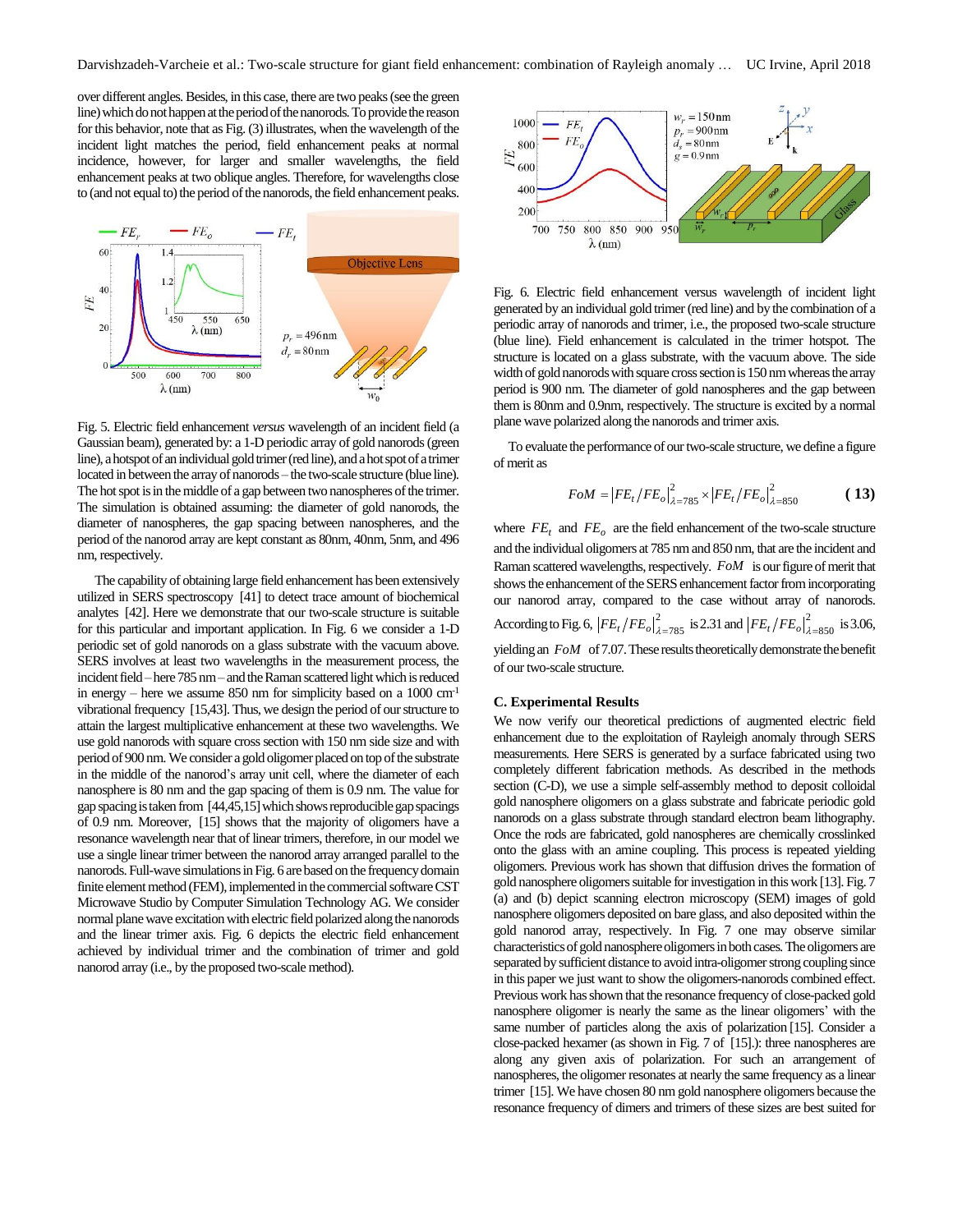providing large field enhancements at both 785 nm and approximately 850 nm.

Fig. 7(c) depicts the SERS spectra of standard SERS analyte benzenethiol (BZT) obtained using a surface with the two-scale structure and also (for comparison) using a surface covered only with colloidal oligomers, acquired as outlined in the methods section. Here, we use the same substrate for SERS measurements within (blue curve) and away from the gold nanorods (red curve), but on the same glass substrate, allows to minimize variation of oligomer enhancement and focus instead on the field enhancement augmentation due to the nanorod array (blue curve). Both spectra exhibit a large fluorescence peak from the glass microscope slide that appears in this background-subtracted data as a broad peak from 875 nm to 885 nm. Comparison of the two spectra at BZT's in-plane ring breathing mode at 1000 cm<sup>-1</sup> (observed at 852 nm) reveals a signal enhancement of 5.84 times for the surface made of the two-scale structure compared to the surface made of individual oligomers. This experimentally observed enhancement is in good agreement with the predicted FOM for this system and demonstrates that the Rayleigh anomaly field enhancement is relatively robust to scattering caused by fabrication defects.



Fig 7. Scanning Electron Microscopy (SEM) images of gold nanospheres oligomer without nanorod array(a) and when placed within the gold nanorod array (b). In both cases, the structure is deposited on glass. The gold nanorods have a period of 900 nm and square cross section with 150nm side. The gold nanosphere oligomers are expected to have an 80 nm diameter and a 0.9 nm gap from nanosphere to nanosphere. (c) shows the SERS spectra relative to the proposed two-scale structure shown in Fig. 7(b) and to the oligomers-only structure shown in Fig. 7(a), versus wavelength. The two-scale structure provides much stronger SERS signal.

# **5. Conclusion**

By combining plasmonic resonance of metallic colloidal oligomers with a Rayleigh anomaly (i.e., a structural field enhancement due to coherent superposition of fields) of a 1-D periodic array of nanorods, we overcame the limitation for field enhancement imposed by losses and nonlocality of the gold nanospheres' dielectric response. The method is called "two-scale" because it involves two completely different and complementary fabrication methods for enhancing electric fields: direct colloidal assembly and lithographic techniques. Specifically, the field enhancement of our proposed two-scale structure has been proved superior to the field enhancement of a surface made of colloidal oligomers only (i.e, without the 1-D periodic array of nanorods). We have provided a model that explains in physical and mathematical terms such field enhancement and provided an experimental demonstration of the proposed structure showing augmented SERS spectra of BZT analytes. We expect these two-scale fabricated substrates to find several applications in medical diagnostics, solar cells, sensors, and single molecule detectors.

#### **Methods**

#### **A. The Magnetic Vector Potential Green's Function**

The spectral representation of the magnetic vector potential Green's function  $G^{\infty}(\mathbf{r}, \mathbf{r}_0)$  for a periodic array of line sources along the y -direction where **r** is the observation point and  $\mathbf{r}_0$  is the reference source point (the source of a reference rod) is defined as[46]

$$
G^{\infty}(\mathbf{r}, \mathbf{r}_{0}) = \sum_{p=-\infty}^{\infty} \frac{i}{p_{r}} \frac{e^{ik_{xp}(x-x_{0})}}{2k_{zp}} e^{ik_{zp}|z-z_{0}|}
$$
(14)

where  $k_{zp} = \sqrt{k_h^2 - k_{xp}^2}$  and  $k_{xp} = k_x + 2\pi p / p_r$  is the *p*<sup>th</sup> Floquet harmonic wavenumber. Here  $k_x p_x$  is the phase shift from one line source to the other, imposed by the incident field. Note that here,  $G^{\infty}$  is the Green's function of the magnetic vector potential A (both are scalar and in the y direction) and is related to the *y* component of the electric field as  $E(\mathbf{r}) = i\omega\mu_0 A(\mathbf{r})$ . We apply the Ewald method to accelerate the convergence of the above series, and to have explicit both spatial and spectral singularities. Therefore, the Green's function is written as the summation of the spatial and the spectral parts as

$$
G^{\infty}(\mathbf{r}, \mathbf{r}_0) = \sum_{n=-\infty}^{\infty} g_n^E(\mathbf{r}, \mathbf{r}_0) + \sum_{p=-\infty}^{\infty} \tilde{g}_p^E(\mathbf{r}, \mathbf{r}_0)
$$
 (15)

where, the first termis the modified spatial representation and the second term is the spectral representation of the Ewald formulation which are presented in Eq. (5) and Eq. (6) of [47] respectively. The spatial part contains the logarithmic singularity in  $g_0^E$  when  $\mathbf{r} \to \mathbf{r}_0$  whereas the spectral part contains the spectral singularities when  $k_{zp} \rightarrow 0$ . The "regularized" Green's function in Eq. (6) is defined as  $\widetilde{G}^{\infty}(\mathbf{r}_0, \mathbf{r}_0) = \lim_{\mathbf{r} \to \mathbf{r}_0} [G^{\infty}(\mathbf{r}, \mathbf{r}_0) - G(\mathbf{r}, \mathbf{r}_0)]$ =  $\lim_{r \to r_0} [G^{\infty}(r,r_0) - G(s)]$ where

 $G(\mathbf{r}, \mathbf{r}_0) = (i/4)H_0^{(1)}(k_h|\mathbf{r} - \mathbf{r}_0)$ , represents the scalar 2-D Green's function of the magnetic vector potential of the array, evaluated at the reference nanorod location  $\mathbf{r}_0$ , without considering the field contribution of the same nanorod at  $r_0$ . Also, this regularized Green's function is represented based on the Ewald method as

$$
\vec{G}^{\infty}(\mathbf{r}_{0}, \mathbf{r}_{0}) = \sum_{p=-\infty}^{\infty} \frac{i}{2p_{r}k_{zp}} \text{erfc}\left(\frac{-ik_{zp}}{2E}\right) + \sum_{\substack{n=-\infty \\ n \neq 0}}^{\infty} \frac{1}{4\pi} e^{ik_{x}np_{r}} \left(\sum_{q=0}^{\infty} \left(\frac{k_{h}}{2E}\right)^{2q} \frac{1}{q!} E_{q+1}(R_{n}^{2} E^{2})\right) + (16)
$$
\n
$$
\frac{1}{2\pi} \ln\left(\frac{k_{h}}{E}\right)
$$

where  $R_n = |n| p_r$  and E is the splitting parameter and the optimum value to minimize the overall number of terms needed to calculate the Green's function is  $E_{opt} = \sqrt{\pi}/p_r$  [47], though the spectral singularity remains and it plays a major role in the field enhancement.

#### **B. Limit of Field Enhancement at Rayleigh anomaly**

We prove here that in our periodic structure, when the wavelength of the incident light matches  $\lambda_r$  in Eq. (12), the field enhancement due to the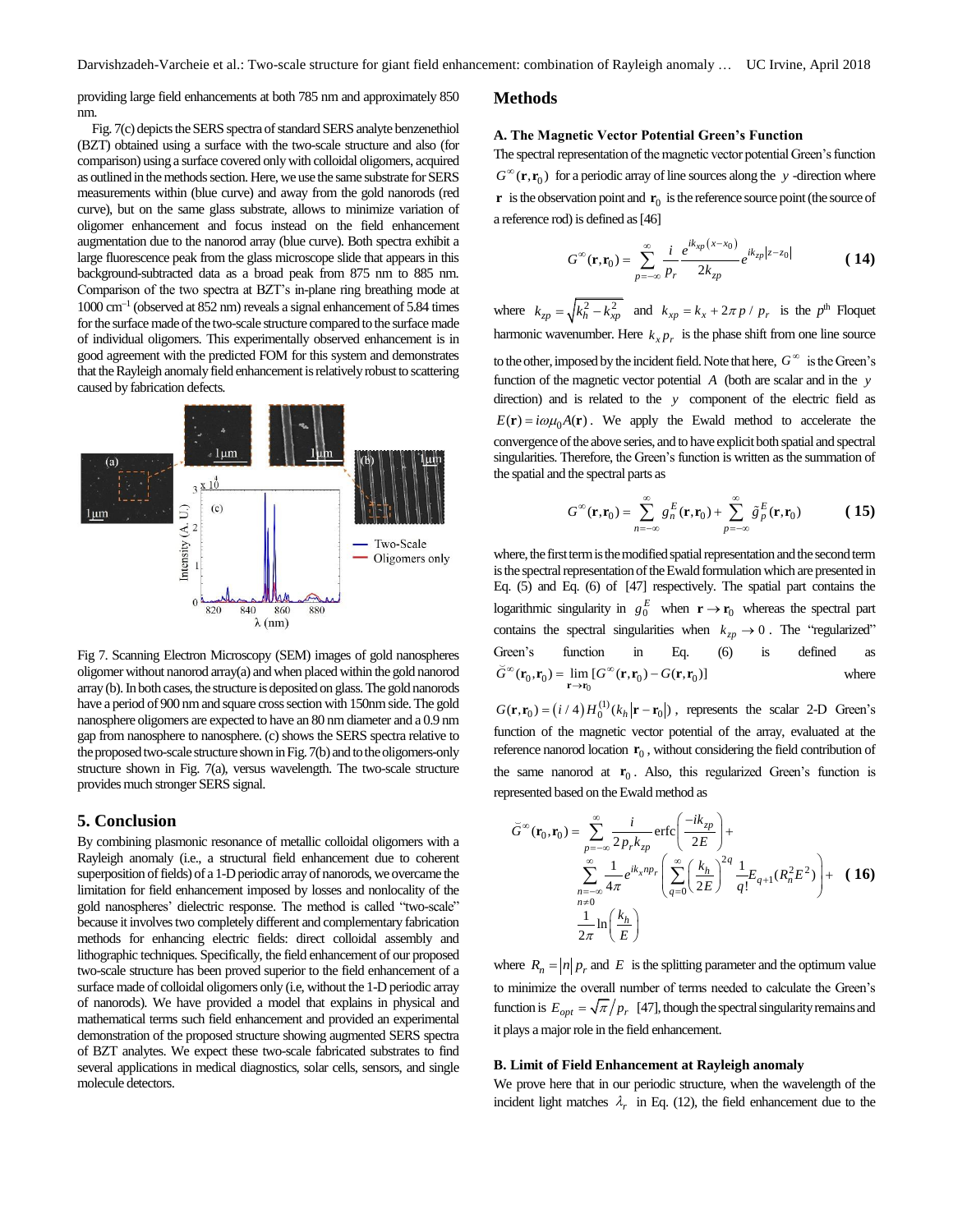nanorods in the middle of two adjacent nanorods ( $FE<sub>r</sub>$ ) is exactly 2. Indeed, we note that at that wavelength,  $\left| k_{xp} \right| = \left| k_x + 2\pi p / p_r \right| = k_h$ , hence  $k_{zp} = 0$ . Therefore,  $G^{\infty}(\mathbf{r}, \mathbf{r}_0)$  in Eq. (14) and Eq. (15) tends to infinity. On the other hand, also the first summation in Eq. (16) in calculating  $\breve{G}^{\infty}(\mathbf{r}_0,\mathbf{r}_0)$ is singular, i.e.,  $\check{G}^{\infty}(\mathbf{r}_0, \mathbf{r}_0)$  tends to infinity as well. Assuming the field observation point is  $\mathbf{r} = \lambda_r / 2 \hat{\mathbf{x}}$ , i.e., exactly in the middle of two nanorods, and  $\mathbf{r}_0 = (0,0)$ , by substituting Eq. (7) in Eq. (5), we get

$$
E_r^{\text{ext}}(\mathbf{r}) = E^{\text{inc}}(\mathbf{r}) + i\omega\mu_0 \frac{\alpha_r E^{\text{inc}}(\mathbf{r}_0)}{1 - i\omega\mu_0 \alpha_r \tilde{G}^{\infty}(\mathbf{r}_0, \mathbf{r}_0)} G^{\infty}(\mathbf{r}, \mathbf{r}_0)
$$
 (17)

Note that when  $k_{zp} \rightarrow 0$  both the numerator and denominator of the second term in Eq. (17) tend to infinity because of the singularity in both  $G^{\infty}(\mathbf{r}, \mathbf{r}_0)$  and  $\widetilde{G}^{\infty}(\mathbf{r}_0, \mathbf{r}_0)$ . Therefore, by taking the limit of  $E_r^{\text{ext}}(\mathbf{r})$ , we get

$$
\lim_{k_{\text{ZP}} \to 0} E_r^{\text{ext}}(\mathbf{r}) = E^{\text{inc}}(\mathbf{r}) \Big[ 1 - e^{-i\mathbf{k}_{\text{h}} \cdot (\mathbf{r} - \mathbf{r}_0)} \Big] = 2E^{\text{inc}}(\mathbf{r}) \qquad (18)
$$

which proves that the field enhancement due to the Rayleigh anomaly is equal to 2.

#### **C. Fabrication of nanorod array substrate**

Array of nanorods with diameter of 150 nm is fabricated using standard negative tone electron beam lithography. Briefly, glass coated with 50nm gold and a 5nm Titanium adhesion layer (Ted Pella) substrates are cleaned and then Ma-N 2401 (Microchem) is spin coated for use as the photoresist. The resist is exposed in a Magellan XHR SEM (FEI) at 25 pA and 30kV and subsequently developed in Ma-D (Microchem). The substrate is then etched with ion milling (IntIvac) to remove gold in the unexposed regions leaving nanorods. The titanium layer is etched with a 1:4 H2O2:H2SO<sup>4</sup> solution to ensure that nanoparticle attachment will occur on the plane of the array, and to remove remaining photoresist.

#### **D. Nanoparticles attachment**

Nanorod array substrates are submerged in 0.5mMol (3-Aminopropyl) triethoxysilane (APTES) (Sigma Aldrich) in deionized water overnight to form a self-assembled monolayer selectively on glass yielding primary amine groups. 80 nm lipoic acid functionalized gold nanoparticles synthesized via a seeded growth method described by [48]. These particles are functionalized with carboxylic acid end groups by replacing the solution with DI water adjusted to pH 11.67 with sodium hydroxide (Sigma) and 0.1 mMol Lipoic acid and allowing the particles to sit overnight. The particles are washed with DI water and are deposited onto the glass surface by carbodiimide crosslinking with the APTES monolayer as described elsewhere. Diffusion drives the formation of random nanoparticle oligomers[14].

#### **E. Surface-enhanced Raman scattering spectroscopy measurements**

Nanorod array substrates with attached Au nanosphere oligomers –two-scale structures - are soaked overnight in 0.5 mMol benzenethiol in ethanol solution and then rinsed thoroughly prior to all SERS measurements. SERS measurements of two-scale structures, and Au nanosphere oligomers on glass are acquired in a Renishaw inVia Raman microscope for 10s at 0.125 mW using a 50x air objective lens. Spectra are background subtracted and Savitzky Golay smoothed. Spectra are obtained on and off of nanorod arrays using the same substrate to reduce possible sample to sample variation.

**Acknowledgment**. Authors acknowledge support from the National Science Foundation, NSF-SNM-1449397. We are grateful to CST Simulation Technology AG for letting us use the simulation tool CST Microwave Studio that was instrumental in this analysis. The authors would like to thank Dr. Caner Guclu for fruitful discussions on the Ewald's method.

## **REFERENCES**

1. G. M. Hwang, L. Pang, E. H. Mullen, and Y. Fainman, "Plasmonic Sensing of Biological Analytes Through Nanoholes," IEEE Sens. J. **8**, 2074–2079 (2008).

2. G. Lu, L. Hou, T. Zhang, J. Liu, H. Shen, C. Luo, and Q. Gong, "Plasmonic Sensing via Photoluminescence of Individual Gold Nanorod," J. Phys. Chem. C **116**, 25509–25516 (2012).

3. S. Campione, S. M. Adams, R. Ragan, and F. Capolino,

"Comparison of electric field enhancements: Linear and triangular oligomers versus hexagonal arrays of plasmonic nanospheres," Opt. Express **21**, 7957–7973 (2013).

4. M. Torabzadeh, I.-Y. Park, R. A. Bartels, A. J. Durkin, and B. J. Tromberg, "Compressed single pixel imaging in the spatial frequency domain," J. Biomed. Opt. **22**, 030501 (2017).

5. K. Nakayama, K. Tanabe, and H. A. Atwater, "Plasmonic nanoparticle enhanced light absorption in GaAs solar cells," Appl. Phys. Lett. **93**, 121904 (2008).

6. K. X. Wang, Z. Yu, S. Sandhu, V. Liu, and S. Fan, "Condition for perfect antireflection by optical resonance at material interface," Optica **1**, 388–395 (2014).

7. M. Scalora, M. A. Vincenti, D. de Ceglia, V. Roppo, M. Centini, N. Akozbek, and M. J. Bloemer, "Second- and third-harmonic generation in metal-based structures," Phys. Rev. A **82**, 043828 (2010).

8. M. Kamandi, C. Guclu, T. S. Luk, G. T. Wang, and F. Capolino, "Giant field enhancement in longitudinal epsilon-near-zero films," Phys. Rev. B **95**, 161105 (2017).

9. M. A. Vincenti, M. Kamandi, D. de Ceglia, C. Guclu, M. Scalora, and F. Capolino, "Second-harmonic generation in longitudinal epsilonnear-zero materials," Phys. Rev. B **96**, 045438 (2017).

10. J. B. Pendry, "Negative Refraction Makes a Perfect Lens," Phys. Rev. Lett. **85**, 3966–3969 (2000).

11. M. Darvishzadeh-Varcheie, C. Guclu, R. Ragan, O. Boyraz, and F. Capolino, "Electric field enhancement with plasmonic colloidal nanoantennas excited by a silicon nitride waveguide," Opt. Express **24**, 28337–28352 (2016).

12. R. F. Oulton, G. Bartal, D. F. P. Pile, and X. Zhang, "Confinement and propagation characteristics of subwavelength plasmonic modes," New J. Phys. **10**, 105018 (2008).

13. S. M. Adams, S. Campione, J. D. Caldwell, F. J. Bezares, J. C. Culbertson, F. Capolino, and R. Ragan, "Non-lithographic SERS Substrates: Tailoring Surface Chemistry for Au Nanoparticle Cluster Assembly," Small **8**, 2239–2249 (2012).

14. S. M. Adams, S. Campione, F. Capolino, and R. Ragan, "Directing Cluster Formation of Au Nanoparticles from Colloidal Solution," Langmuir **29**, 4242–4251 (2013).

15. W. J. Thrift, C. Q. Nguyen, M. Darvishzadeh-Varcheie, S. Zare, N. Sharac, R. N. Sanderson, T. J. Dupper, A. I. Hochbaum, F. Capolino, M. J. Abdolhosseini Qomi, and R. Ragan, "Driving Chemical Reactions in Plasmonic Nanogaps with Electrohydrodynamic Flow," ACS Nano **11**, 11317–11329 (2017).

16. R. Fuchs and F. Claro, "Multipolar response of small metallic spheres: Nonlocal theory," Phys. Rev. B **35**, 3722–3727 (1987). 17. C. Ciracì, R. T. Hill, J. J. Mock, Y. Urzhumov, A. I. Fernández-Domínguez, S. A. Maier, J. B. Pendry, A. Chilkoti, and D. R. Smith,

"Probing the Ultimate Limits of Plasmonic Enhancement," Science **337**, 1072–1074 (2012).

18. Y. Huang, L. Ma, M. Hou, J. Li, Z. Xie, and Z. Zhang, "Hybridized plasmon modes and near-field enhancement of metallic nanoparticledimer on a mirror," Sci. Rep. **6**, (2016).